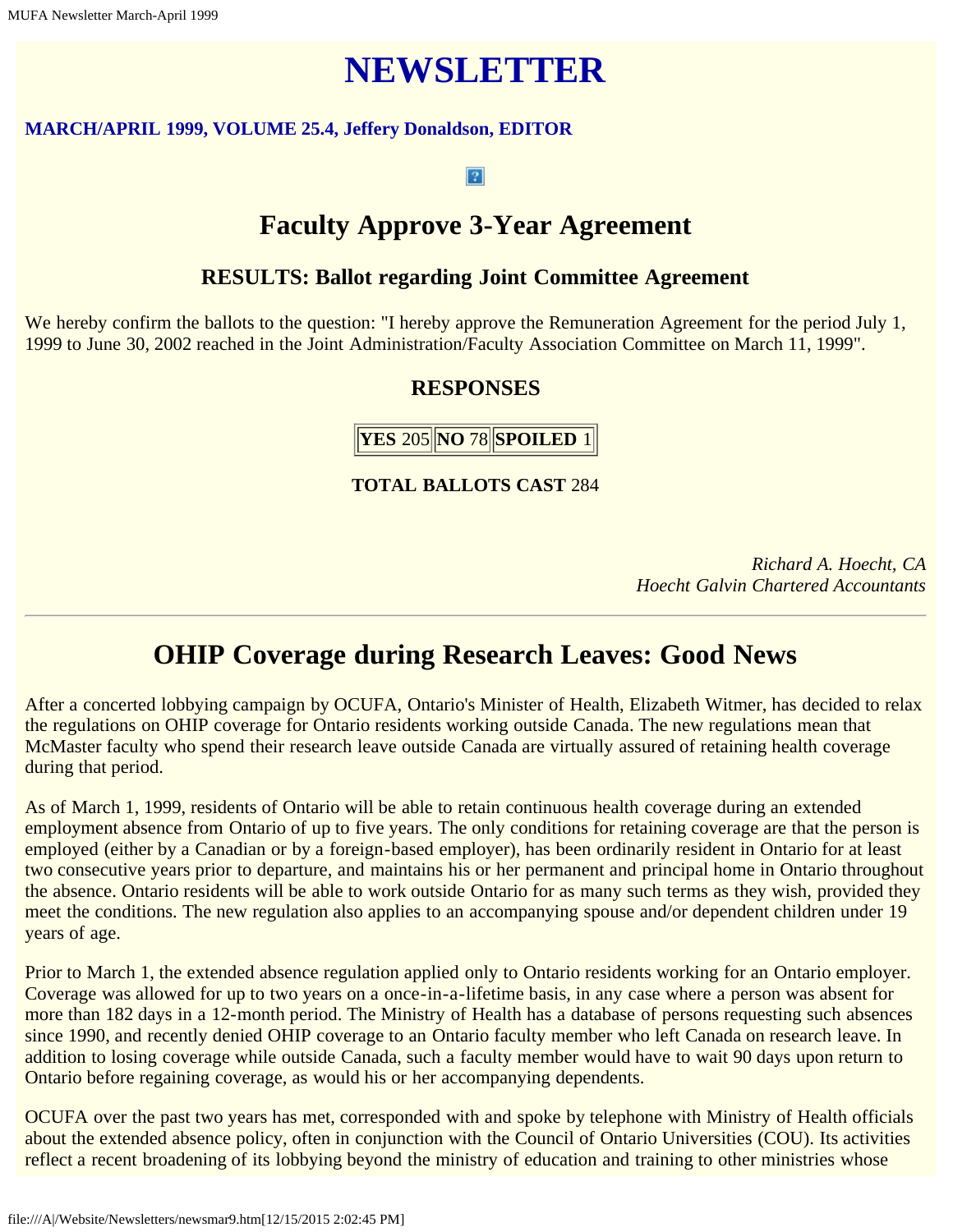decisions have an impact on Ontario university professors.

*David Hitchcock*

# **McMaster's Pension Plan**

# **A Performance Review**

#### $|2|$

### **Actuarial Valuation of the Pension Plan as at July 1, 1998**

Excerpts from Report to the Pension Trust Committee Prepared by William M. Mercer Ltd.

The purpose of the report is to inform the University regarding the funded status of the Pension Plan and the contribution requirements for the year following the valuation date and to provide the documentation prescribed by the Pension Commission of Ontario and Revenue Canada.

When conducting a valuation on a going-concern basis, the relationship is determined between the respective values of assets and accumulated benefits, assuming the Plan will be maintained indefinitely.

#### *FINANCIAL POSITION*

The results of the valuation as at July 1, 1998, in comparison with those of the previous valuation as at July 1, 1997, are summarized as follows:

|                                           |           | JULY 1, 1998 JULY 1, 1997 |
|-------------------------------------------|-----------|---------------------------|
| <b>Actuarial Value of Assets</b>          |           |                           |
| (adjusted for in-transit amounts)         | \$836,931 | \$732,280                 |
| <b>Actuarial Liability</b>                |           |                           |
| present value of accrued benefits for:    |           |                           |
| <b>Active Members</b>                     | \$321,504 | \$307,506                 |
| Pensioners & Survivors                    | \$244,203 | \$234,265                 |
| <b>Deferred Pensioners</b>                | \$1,701   | \$1,264                   |
| <b>Additional Voluntary Contributions</b> | \$90      | \$100                     |
| <b>Inactive - Status Undecided</b>        | \$10,832  | \$8,540                   |
| <b>Total Liability</b>                    | \$578,330 | \$551,675                 |
| <b>FUNDING EXCESS</b>                     | \$258,601 | \$180,605                 |

#### **Financial Position -- Going-Concern Basis (\$000's)**

#### *CURRENT SERVICE COST*

The estimated value of the benefits that will accrue on behalf of the active members during 1998/99, in comparison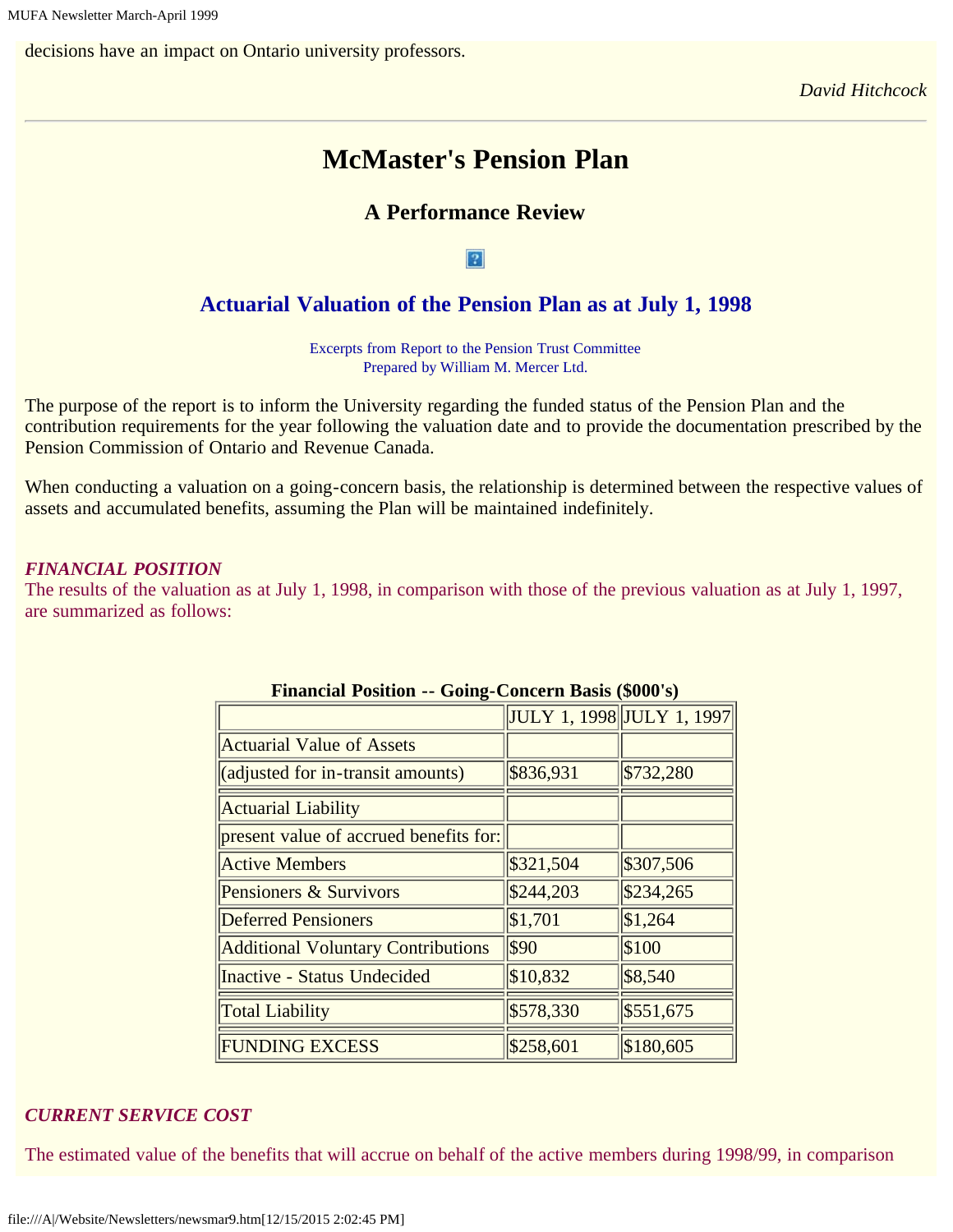with the corresponding value determined in the previous valuation as at July 1, 1997, is summarized on the next page.

| $\frac{1}{2}$                                                                          |                            |                    |
|----------------------------------------------------------------------------------------|----------------------------|--------------------|
|                                                                                        | JULY 1, 1998  JULY 1, 1997 |                    |
| <b>Total Current Service Cost</b>                                                      | \$20,988                   | $\frac{$20,647}{}$ |
| <b>Estimated members' required contributions</b>                                       | $\frac{1}{5,570}$          | $\  $ 5,605$       |
| <b>Estimated employer's current service cost</b>                                       | $\frac{1}{15.418}$         | $\frac{$15,042}$   |
| <b>Employer's current service cost expressed as a % of members' contributions</b> 277% |                            | $ 268\%$           |

#### **Employer's Current Service Cost (\$000's)**

**\*Members will contribute 50% of this amount during the 1997/1998 and 1998/1999 Plan years. The remainder will be funded through surplus assets in the Plan.**

#### *MEMBERSHIP DATA***: Plan membership data is summarized below.**

| T RAH TAULING PHIP               |       |                                                                     |  |  |  |  |  |  |  |
|----------------------------------|-------|---------------------------------------------------------------------|--|--|--|--|--|--|--|
|                                  |       | $\left\  \text{JULY 1, 1998} \right\  \text{JULY 1, 1997} \right\ $ |  |  |  |  |  |  |  |
| <b>Active Members</b>            | 2,736 | 2,731                                                               |  |  |  |  |  |  |  |
| Pensioners and Beneficiaries 994 |       | 970                                                                 |  |  |  |  |  |  |  |
| <b>Deferred Pensioners</b>       | 60    | 54                                                                  |  |  |  |  |  |  |  |
| <b>Inactive-Status Undecided</b> | 279   | 251                                                                 |  |  |  |  |  |  |  |
| <b>TOTAL MEMBERSHIP</b>          | 4,069 | 4,006                                                               |  |  |  |  |  |  |  |

#### **Plan Membership**

#### $\overline{3}$

# **Measurement of Investment Management Performance for the Quarter ending June 30, 1998**

#### **Time Weighted Rates of Return**

# **UNIVERSITY QUARTERS ENDING ANNUAL RATES LONGER PERIODS**

|                         | Sep<br>1997       | Dec<br>1997   | $\left \frac{\text{Mar1998}}{\text{Mar1998}}\right $ | June<br>1998           | <b>Year Ending</b><br>June $98$ | $\left $ Jun94-<br>$ $ Jun $95$ | Jun95 -<br>Jun96 | $Jun96-$<br>Jun97 | $\parallel$ Jun96-<br>$\parallel$ Jun98 | $Jun95-$<br>Jun98 | $\text{Jun94}$ -<br> Jun98 |
|-------------------------|-------------------|---------------|------------------------------------------------------|------------------------|---------------------------------|---------------------------------|------------------|-------------------|-----------------------------------------|-------------------|----------------------------|
|                         |                   |               |                                                      |                        |                                 |                                 |                  |                   | $\ 2 \text{ yrs}\ $                     | $ 3 \text{ yrs} $ | $\vert$ 4yrs               |
| $\sqrt{\text{Oueen's}}$ | 6.4               | (2.4)         | 7.7                                                  | $ 0.9\rangle$          | 12.8                            | 12.8                            | 13.7             | 22.1              | 17.4                                    | 16.1              | $\ 15.3\ $                 |
| York                    | $\vert 5.7 \vert$ | (2.2)         | $\ 8.4$                                              | (0.0)                  | 12.0                            | 13.2                            | 13.3             | 19.2              | 15.6                                    | 14.8              | 14.4                       |
| $MCMASTER$ 5.6          |                   | $ 0.1\rangle$ | $\ 8.0$                                              | 1.1                    | 15.4                            | 16.2                            | 14.2             | $\vert 21.7$      | $\ $ 18.5                               | 17.1              | $\ 16.8\ $                 |
| $\ $ Carleton           | 6.3               | (2.6)         | 7.7                                                  | $\vert 0.6 \vert$      | 12.1                            | 14.3                            | 13.2             | $\vert$ 20.9      | $\ $ 16.4                               | 15.3              | $\ 15.1$                   |
| Brock                   | $\vert 5.3 \vert$ | (0.4)         | $\ 8.3\ $                                            | $\vert\vert 0.8 \vert$ | 14.4                            | 12.5                            | 12.2             | 18.6              | $\ $ 16.5                               | 15.1              | 14.4                       |
| <b>Waterloo</b>         | 6.4               | (2.1)         | $\vert 7.9 \vert$                                    | $\vert$ 0.4            | 12.9                            | 12.6                            | 14.5             | 22.3              | 17.5                                    | 16.5              | $\ 15.5\ $                 |
|                         |                   |               |                                                      |                        |                                 |                                 |                  |                   |                                         |                   |                            |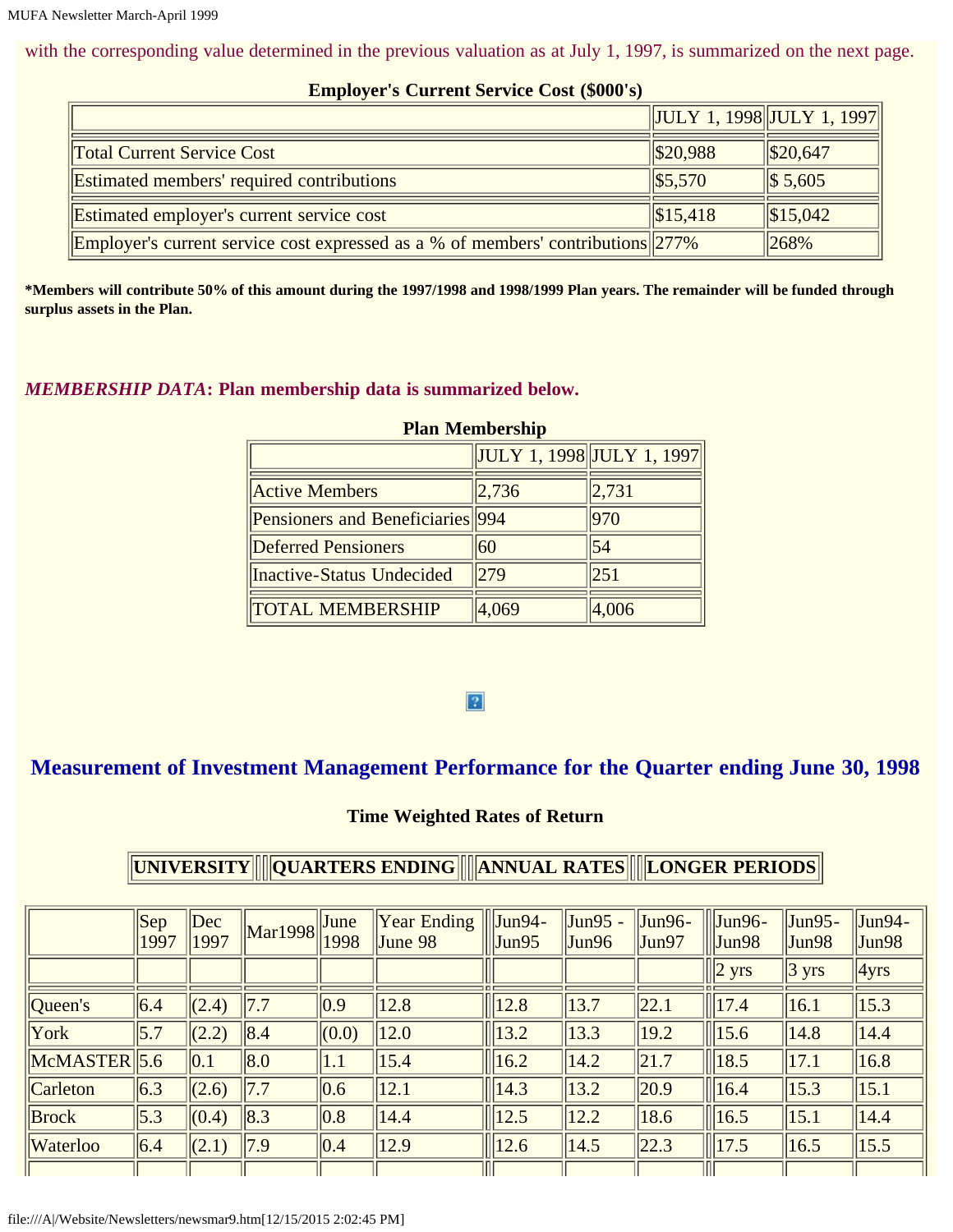MUFA Newsletter March-April 1999

| $\mathbf{W}$ indsor                              | $\vert 4.7$  | $\  (2.4) \ $   | $\parallel$ 7.1   | $\  (0.4)$             | $\vert$ 9.0 | $\ $ 13.3          | $\ 13.2$         | $\ 19.9\ $       | $\ $ 14.3        | $\ 14.0\ $ | $\ 13.8\ $       |
|--------------------------------------------------|--------------|-----------------|-------------------|------------------------|-------------|--------------------|------------------|------------------|------------------|------------|------------------|
| $\ TSE\ $                                        | 9.8          | $\ $ (4.4)      | $\ 13.3\ $        | (2.2)                  | 16.3        | $\ $ 15.3          | $\parallel$ 14.0 | $\parallel$ 30.2 | $\ $   23.1      | $\ 20.0\ $ | $\parallel$ 18.8 |
| $\left S\&P500\right $                           | 7.5          | $\vert$ 6.5     | $\ 13.1$          | $\vert\vert 6.8 \vert$ | 38.3        | $\ $  24.1         | $\ 25.1$         | $\ 36.5$         | $\ $ 37.4        | $\ 33.2\ $ | $\parallel$ 30.8 |
| $\lfloor$ Long<br>$\Gamma$ <sup>T</sup> ermBonds | $\sqrt{7.6}$ | $\parallel$ 4.2 | $\vert 4.1 \vert$ | 3.2                    | 20.5        | $\ $  21.3         | 11.1             | $\ 21.0$         | $\frac{1}{20.7}$ | 17.4       | $\ 18.4$         |
| Mid<br><b>TermBonds</b>                          | $\sqrt{4.7}$ | $\parallel$ 1.2 | $\parallel$ 2.9   | $\vert 1.1$            | 10.2        | $\frac{1}{2}$ 17.9 | $\ 10.7$         | $\ 14.8$         | $\  \ $ 12.5     | 11.9       | $\ 13.4$         |

**Returns include interest income, dividends, currency gains/losses, capital gains and are net of investment expenses.**

*Prepared by William M. Mercer Limited.*

#### $\overline{3}$

### **Combined Managers: Asset Commitment Comparables**

|                           |                  | MARKET VALUE  |         |                                                      |               | POLICY ASSET MIX |                  |               |
|---------------------------|------------------|---------------|---------|------------------------------------------------------|---------------|------------------|------------------|---------------|
|                           | Jun97            | $S$ ept $97$  | Dec97   | $\left \text{Mar98}\right \left \text{Jun98}\right $ |               | Min              | Bench            | Max           |
|                           | $\frac{9}{6}$    | $\frac{9}{6}$ | $\%$    | $\frac{9}{6}$                                        | $\frac{9}{6}$ | $\frac{9}{6}$    | $\frac{9}{6}$    | $\frac{9}{6}$ |
| <b>EQUITIES</b>           |                  |               |         |                                                      |               |                  |                  |               |
| Canadian (JF/Linc)        | 17.4             | 17.2          | 16.2    | 16.5                                                 | 16.7          |                  |                  |               |
| Canadian (Index)          | 12.3             | 12.9          | 11.7    | 12.4                                                 | 12.1          |                  |                  |               |
| <b>TOTAL Canadian</b>     | 29.7             | 30.1          | $27.9*$ | 28.9                                                 | 28.8          | 25               | 35               | 60            |
| U.S. (JF/Linc)            | 10.6             | 10.5          | 11.3    | 11.7                                                 | 11.4          |                  | 10               |               |
| U.S. (Derivative)***      | 6.4              | 6.6           | 5.1     | 5.4                                                  | 5.5           |                  |                  |               |
| Non-N.A.                  | 9.8              | 9.6           | 9.3     | 9.8                                                  | 10.1          |                  | 10               |               |
| <b>TOTAL Foreign</b>      | 26.8             | 26.7          | 25.7    | 26.9                                                 | 27.0          | $ 10\rangle$     | 20               | $25**$        |
| <b>TOTAL Equities</b>     | 56.5             | 56.8          | $53.6*$ | $56.8*$                                              | 55.8          | 35               | $\vert 55 \vert$ | 75            |
| <b>FIXED INCOME</b>       |                  |               |         |                                                      |               |                  |                  |               |
| Bonds (JF/Linc)           | 24.6             | 25.6          | 25.2    | 25.7                                                 | 25.1          |                  |                  |               |
| Bonds (Index)             | 14.2             | 14.1          | 14.5    | 13.9                                                 | 14.1          |                  |                  |               |
| <b>TOTAL Bonds</b>        | $38.8*$          | 39.7          | 39.7    | 39.6                                                 | 39.2          | 25               | 42               | 50            |
| Cash                      | 4.7              | 3.5           | $6.7*$  | $4.6*$                                               | 5.0           | $\parallel 0$    | 3                | 15            |
| <b>TOTAL Fixed Income</b> | $\ 43.5\ $       | 43.2          | $46.4*$ | $44.2*$                                              | 44.2          | 25               | 45               | 65            |
| <b>TOTAL FUND</b>         | $\ 100.0\ 100.0$ |               | 100.0   | 100.0                                                | 100.0         |                  |                  |               |

**\* change in weighting of +/- 2% since previous quarter**

**\*\* Maximum of 20% by book value**

**\*\*\* deemed to be Canadian content**

### **COMMENTS**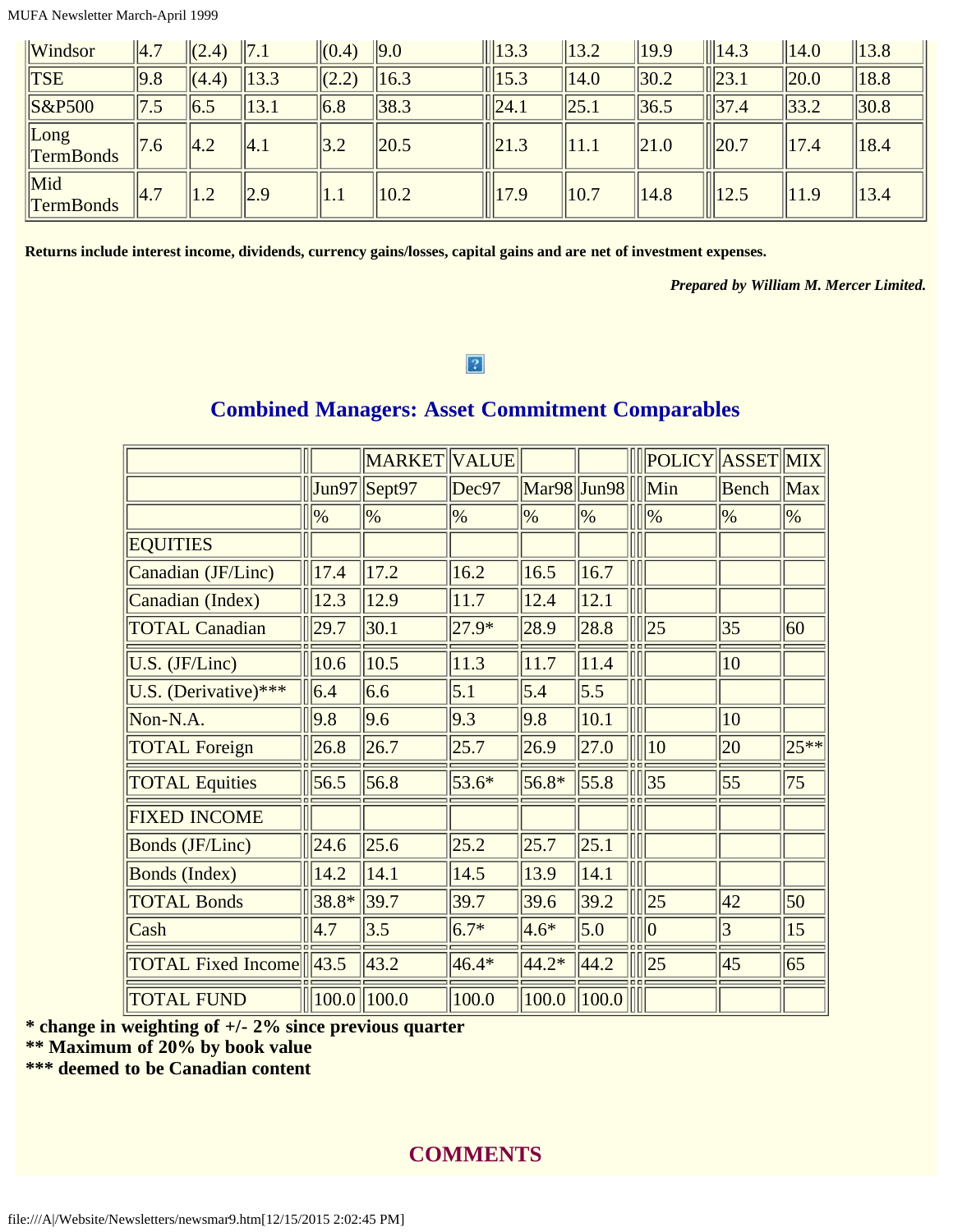**The market value of the Fund increased from \$895.3 million on March 31 to \$898.8 million on June 30, 1998 after accounting for net cash withdrawals of \$6.6 million. Lincluden's portfolio declined as a percentage of the Fund in the second quarter, while Jarislowsky's portfolio increased, primarily because Jarislowsky had better performance than Lincluden.**

**The above table provides the breakdown of the Fund by asset class. The foreign content, at 27.0%, remains above the Policy maximum of 25.0%, due mostly to the superior performance of US and non-North American equities last quarter compared to Canadian stocks and bonds.**

*Prepared by James P. Marshall, Inc.*

#### $|2|$

# **Lorraine Tinevez**

#### **School of Nursing**

**Lorraine Tinevez, Assistant Professor, School of Nursing, died March 23, 1999 in Islamabad, Pakistan following a very brief illness. She joined the Faculty in January 1995 and had been working in Pakistan on a full-time basis with the School of Nursing's international project funded by CIDA,** *Development of Women Health Professionals (DWHP)***. Prior to joining McMaster she had extensive international experience in South America and held a faculty appointment at the University of Calgary. Lorraine was a key member of a team of 19 McMaster and Aga Khan University faculty seconded to the DWHP Programme on a full-time basis to assist the Government of Pakistan to reform the education, regulation, and utilization of nursing in Pakistan and to develop nursing research. Her responsibilities rested primarily with the development of the regulatory body, Pakistan Nursing Council (PNC), the Offices of Senior Nurses in the federal and provincial Governments, and the professional association, the Pakistan Nurses Federation (PNF). In her four years with the DWHP Programme she played the major role in assisting the federal and four provincial governments in Pakistan and the regulatory body in nursing to develop management information systems which provided, for the first time, accurate and reliable information on nursing resources in Pakistan. Under her leadership information was generated and analyzed on the number and type, educational**

**preparation, and utilization of all cadres within nursing. In collaboration with the nursing regulatory body, Pakistan Nursing Council, she instituted a reform of the examination system for entry into nursing, and, at the time of her death, was in the process of assisting the PNC to strengthen its system of monitoring, assessing, and approving all educational programmes in nursing. Her prior experience in international health, determination and her great sense of humour were assets as she worked with the nursing profession to overcome innumerable barriers, many deeply embedded in the socio-cultural values with which nursing in Pakistan must contend.**

**She was enrolled as a part-time doctoral student at the University of Cardiff. Her study of nursing leadership was expected to contribute to our understanding of women health professionals who had achieved leadership positions in a highly paternalistic system. She served as a mentor to her Pakistani colleagues in the preparation of manuscripts for publications and for presentations at professional conferences.**

**Professor Tinevez made a substantial contribution to the SON's international activities and her death is a great loss to the DWHP Programme. Our condolences to her partner Karel, her mother, sisters, brothers, nieces and nephews.**

> *Susan French School of Nursing*

 $|2|$